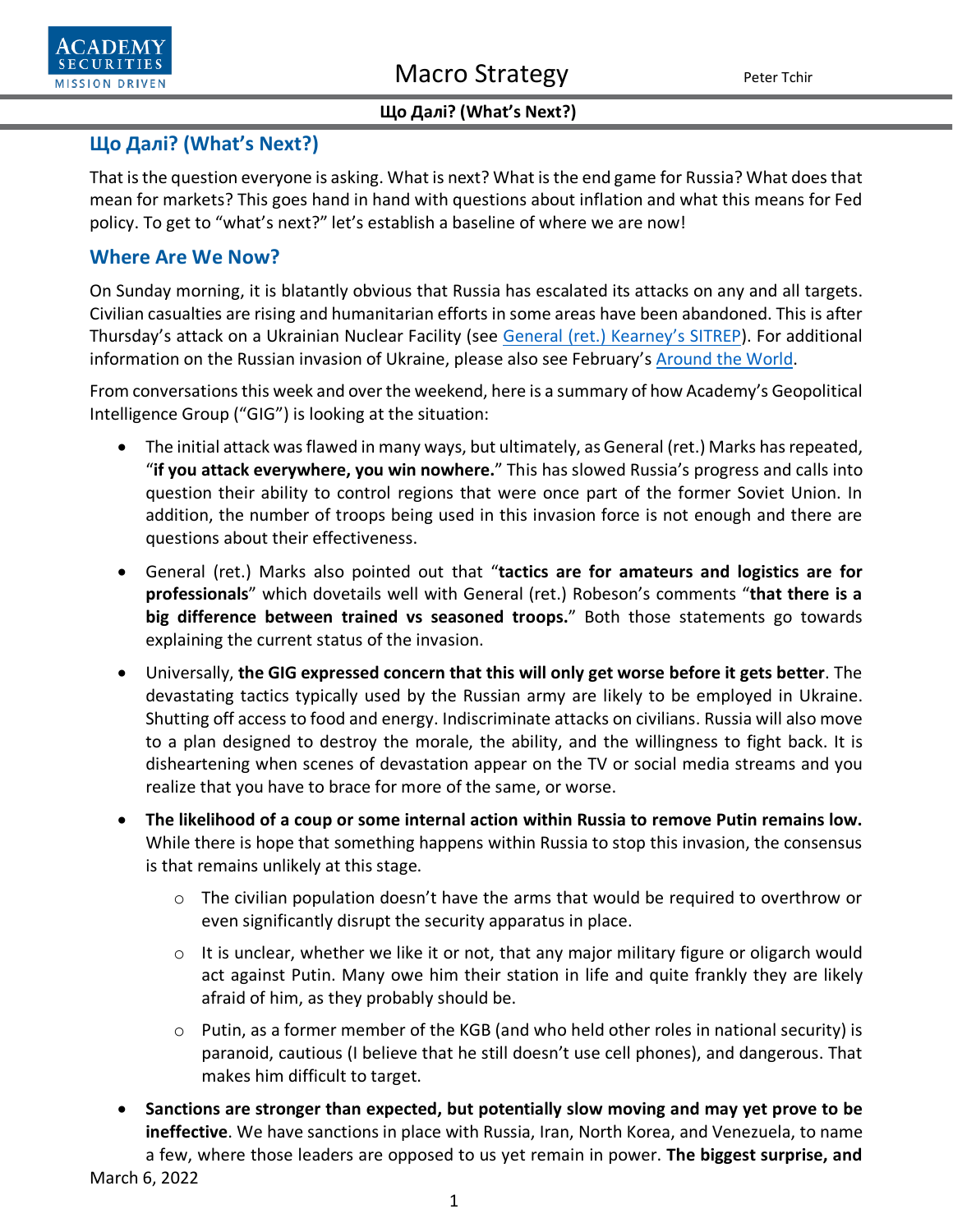

**one of the most encouraging aspects, is the willingness of companies to impose their own forms of sanctions!** We published [Business Leads the Flag](https://www.academysecurities.com/wordpress/wp-content/uploads/2022/03/Business-Follows-and-Even-Leads-the-Flag.pdf) on Wednesday and the list of companies involved has grown significantly since then.

- We also wrote about "**Mirroring**" last week, in [Mirror Mirror, on the Wall.](https://www.academysecurities.com/wordpress/wp-content/uploads/2022/03/Mirror-Mirror-on-the-Wall.pdf) That is the risk that we attribute our own values, even subconsciously, when trying to analyze our foes and competitors. When Putin says sanctions are an act of war, we should believe that he sees it that way, even if we don't. It may also be why "we" seem so excited when Putin puts "peace talks" on the agenda, only to be disappointed. This morning, news channels are filled with stories that Poland may supply planes to Ukraine (makes and models their pilots are familiar with). That may or may not turn out to be a good strategy, but I would expect Putin to ignore the fine print when evaluating how to respond.
- Additionally, there continues to be a risk that Russia unleashes a **cyber-attack** on U.S./NATO critical infrastructure or even specific companies. Academy GIG member Rear Admiral Barrett recently led a cyber-focused discussion addressing these concerns (see Academy [podcast\)](https://www.academysecurities.com/geopolitical/geopolitical-podcasts/). Academy's [monthly ESG report](https://www.academysecurities.com/mission/environmental-social-and-corporate-governance-esg/) is focused on Cyber this month as well and is highly relevant.
- **Taiwan is NOT in imminent danger.** For a variety of reasons (not the least of which is the defensive strategy the Taiwanese military and first responders have adopted over the past 5 years), the situation between China and Taiwan should remain at the status quo. Academy is completing a SITREP on the subject, but for now, the GIG is sanguine on the threat to Taiwan. I only mention this because quite naturally it comes up in every meeting.

# **Що Далі? (What's Next?)**

#### **Worse before it gets better. Longer rather than shorter.**

It would be great to have a pleasant surprise, but that is likely just us fooling ourselves and has been a mistake many have been making since even before the invasion began.

# **Economic Impact**

The economic impact could be severe and at this point seems underpriced. **I expect economic problems to be worse and show up faster vs where I see consensus right now.**

- European stocks were down about 10% last week, while the U.S. was down between 1% and 3%, depending on which index you look at. **We were in a high inflation environment with supply chain issues before the invasion started!** That can only be made worse by what is going on, especially as the private sector might do more to slow the flood of commodities and raw resources out of Russia than the governments have done (so far). **Germany and even the industrial region in northern Italy could experience further production problems in the very near future!** While I admit that I don't fully understand the European Carbon Emissions Offset Markets (MO is the commodity ticker), the price dropped from 96 on February 8<sup>th</sup> to under 65 on Friday. There are supposedly some nuances that impacted both the rise and the fall, but if even a portion of the move represents industrial or energy slowdowns, we need to brace for worse numbers than we've seen already.
- **Energy prices.** I will not spend a lot of time on energy prices and the potential consequences of those rising prices since even my mother knows that Oil (WTI and Brent) is up 25% and UK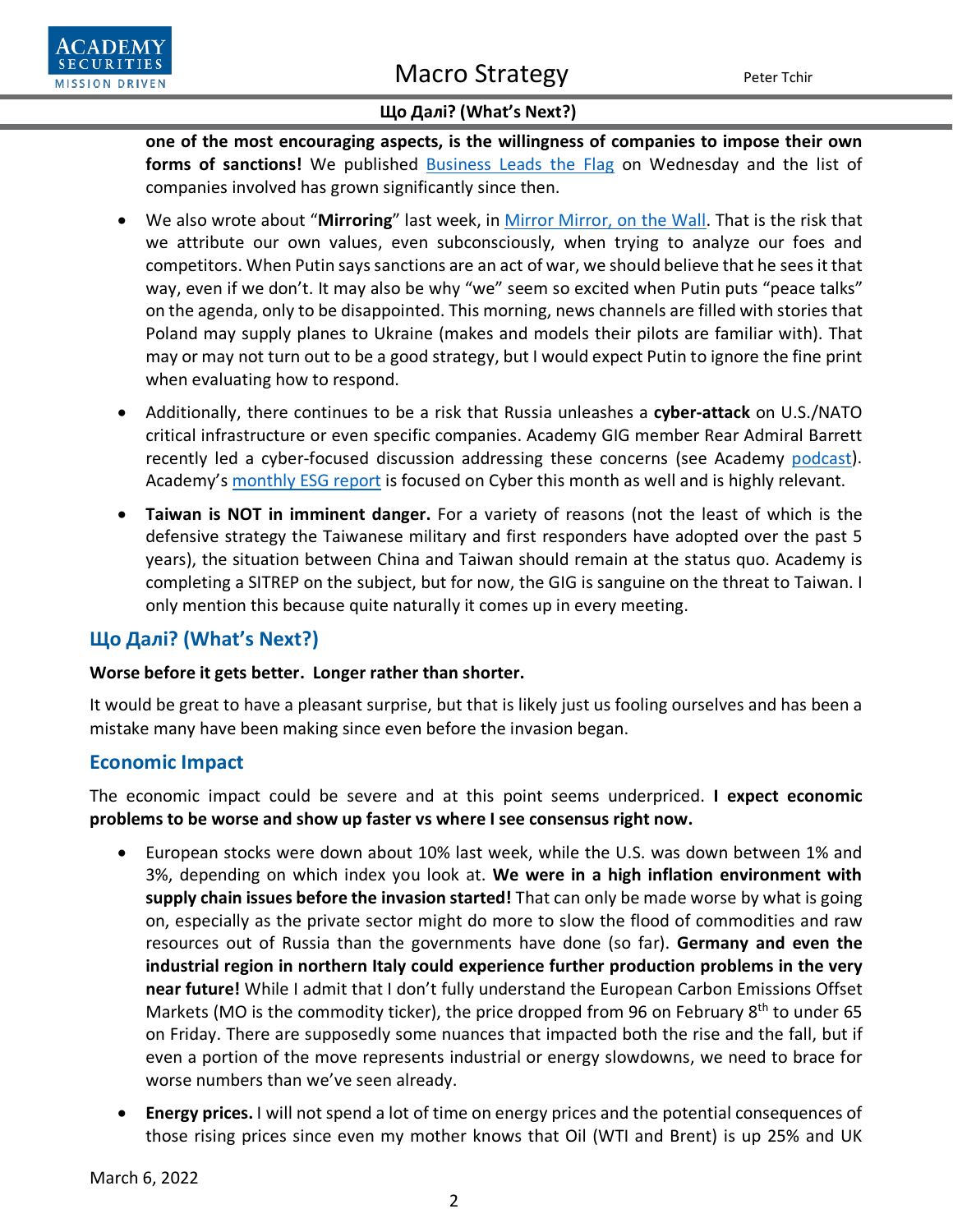



natural gas futures are up 130% in just one month! **This is hurting many sectors, but is propelling energy stocks higher!** I continue to strongly believe that in the aftermath of this:

- o We will see accelerated timelines for building out sustainable sources of energy.
- o We will see dramatic investment in existing energy production, transportation, etc., especially around any energy source that is deemed "safe" or secure! We are paying for the underinvestment in traditional energy sources and their delivery and that will be rectified, even as we increase resources to move to sustainable.
- $\circ$  While the big caps have returned to 2018 levels (XLE), the exploration companies (XOP), the servicers (OIH), and pipelines (AMLP) potentially have a long way to go! This isn't just about supply and demand, it is about energy once again being a national security issue (and if we really think about it, a global security issue). There is a reason that oil and gas from Russia have escaped sanctions, so far.
- **FOOD PRICES!** This issue is only starting to get the attention it deserves. In the end, there are ways many of us can trim our energy usage. Those might not be comfortable (heating your house less, carpooling, etc.), but there are ways to offset some of those rising costs. We cannot live without food and when the price increases are at the "base" of the agricultural pyramid, it will hit everything we eat over time. This really concerns me from a humanitarian aspect, as well as from an inflationary aspect, because there is little that can be done to avoid these costs! There will be opportunities in this sector from an investor standpoint, but this just seems like a risk that the market isn't yet pricing in. There is more chatter recently about this, but I am concerned this problem will make the energy problems seem tame by comparison.



• **Wheat, corn, and soybeans.**

• I see data that shows that **Russia and Ukraine produce somewhere around 25% to 30% of all the wheat exported across the globe**. Russia produces predominantly wheat, while Ukraine has a bit more of a mix of corn and wheat. **Ukrainian production is most at risk** as it is becoming

March 6, 2022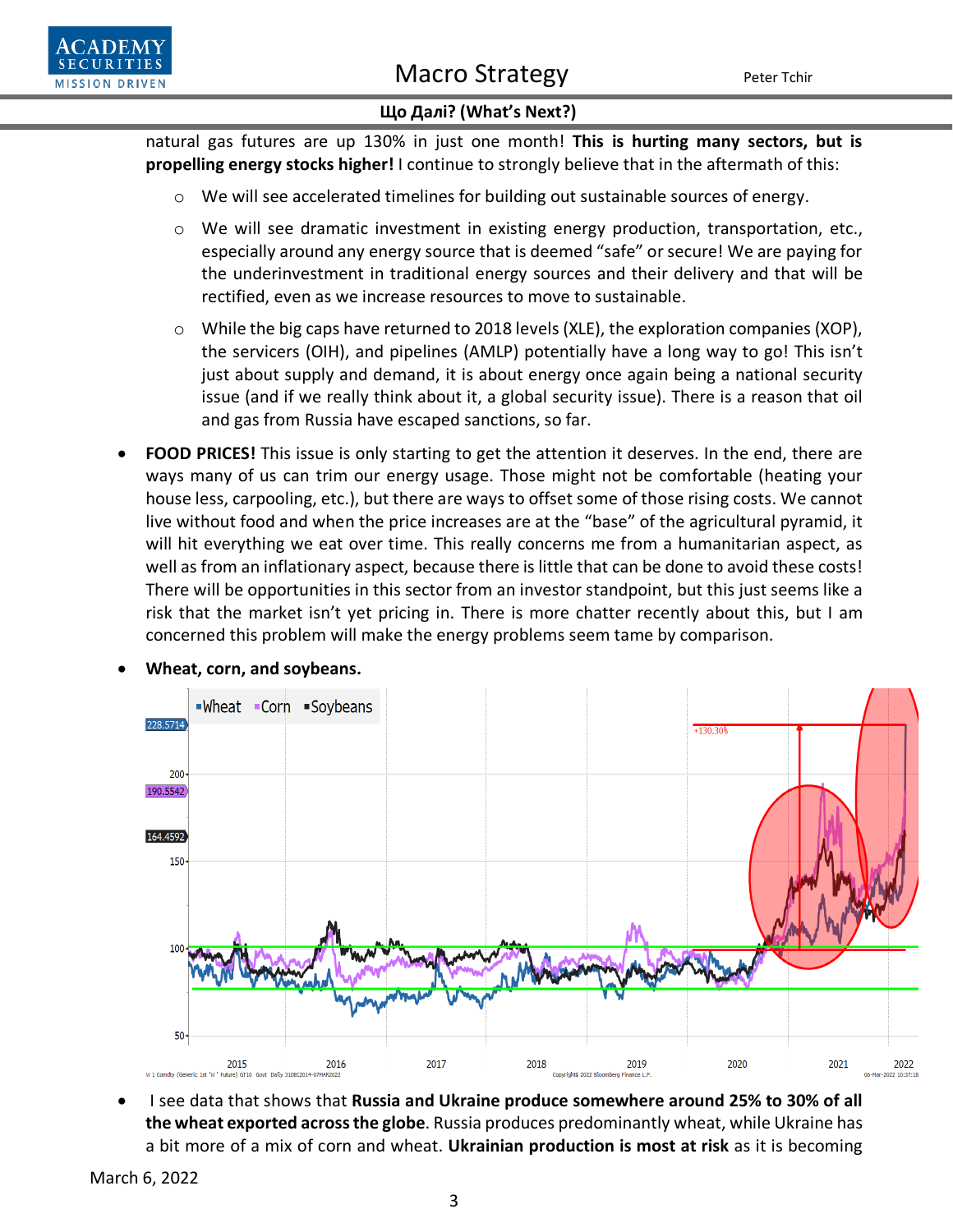# Macro Strategy Peter Tchir



clear that sowing and ultimately harvesting whatever is sown is unlikely to be at anything close to "normal" levels as the country is being ravaged. In theory, Russian production should not be greatly impacted, but if sanctions are imposed or shipping becomes difficult, we could see significant "spoilage" and therefore less effective supply from Russia. I've included soybeans because although neither Russia nor Ukraine are significant growers of soy, farmers across the globe have some ability to farm different crops, and many will adjust their planting to capture the spikes in wheat and corn. So that, over time, will help offset wheat prices, but it will increase the price of soy. Everything is interconnected.

From the end of 2014 until early 2020, these commodities traded in a reasonably narrow band. **They were already rising in 2021!** While weather is one of the vagaries farmers have to deal with, they have also had to deal with increased costs across the board! Fuel and fertilizer are the two costs that are directly correlated to rising energy prices. There are enough stories out there that farmers are also suffering from the inability to procure parts to service their equipment (which seems believable when looking at the market for new and used cars). **But now we are seeing a price shock from already elevated levels.** These supply chain and cost issues apply to every grain farmer across the globe, but they will likely be felt in Ukraine and Russia even more given the situation there.

As corn, wheat, and soybeans are such basic foodstuffs, this is going to ripple through the system (potentially quickly). Basic cereals will have to go up in price (again). Ultimately meat will go up too as livestock needs to eat something as well.

# **Monetary and Political Policy Impact**

Powell told us that we are getting a hike in March. Just 25 bps, but a hike nonetheless. **I continue to believe that the pace of hikes will be in the 1 to 3 range this year**. The market is pricing in more than I am, but I think that as the economy heads in the direction I expect, rate hike expectations will diminish rapidly.

- The global economy could slow rapidly given this war and the impacts listed above.
- **China (with its real estate issues)** has managed to escape the daily headlines, but the impact of a slowing China on global economic growth will continue.
- Hikes do little to **fix supply chain issues** and in fact raising the costs for energy companies, farmers, etc., when they need money to expand may be counterproductive.
- Various measures of **Financial Conditions** show tightening across the board. [The Chicago Fed](about:blank) shows that financial conditions remain "easy" but have tightened substantially since October of last year. The Fed has to watch financial conditions, which may give them some pause on their path to tightening, as they don't want market conditions to deteriorate too rapidly.

The balance sheet perplexes me. I don't understand why they continued to build it up so long after markets seemed to have normalized. I think this is an area where they could try and take QT off the table, but I keep hearing that they are committed to the path of QT. I find that difficult to believe, but for now I don't think we can take QT discussions off the table.

**So, we have all these potential negative economic issues to deal with at a time when the best markets can hope for is a Fed that pulls back from tightening, but is still tightening.**

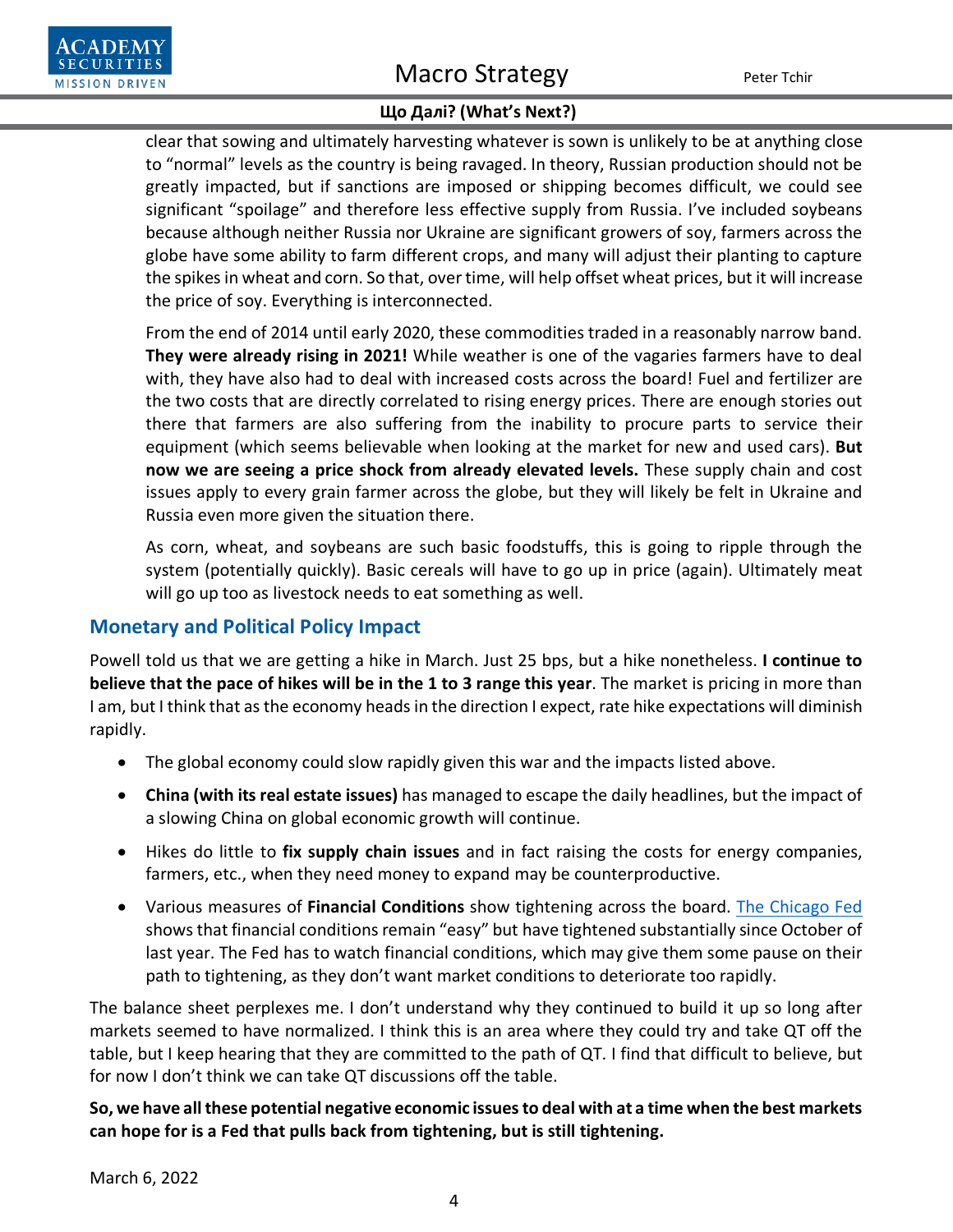On the political front, I'm hearing that some ideas are being discussed:

- Reinstating the child tax credit payments. That would get money directly into the hands of the people who need it most to combat inflation. Given that we just had that policy in place, this seems like an idea that could get traction as it seems targeted and temporary.
- Suspending national gas taxes or something else to get to the heart of the problem. Gas price increases are effectively a flat tax as everyone pays the same amount. While this would "help the rich" it would also help the less well-off much more as a percentage of disposal income so could be considered in the realm of "fair share" (unless we get to the point of having to show tax returns to determine what price you pay for gasoline, but I digress).

### **I think that for now the Fed is still an anchor on the market, but less of one at these levels (and given these conditions) than it was at the start of the year when they released their January minutes!**

I'm not immediately optimistic that D.C. delivers a policy to help with inflation, but given the widespread support for Ukraine (across all types of media), they might be forced to be tough enough that they feel justified in offering support to help offset the inflationary pressures caused by Russia in a way that is targeted and compelling. Maybe we will see some signs of this in the coming weeks.

# **Market Impact**

**SECURIT MISSION DRIVEN** 

#### **Expect a bull flattener in the yield curve.**

The market will price in fewer rate hikes, but unlike a few months ago where a disregard for inflation caused long-end yields to jump, look for economic doom and gloom to raise its ugly head. I am NOT in the "stagflation" camp, but I wouldn't fight that outlook right now, as it is gaining momentum and will dominate headlines, because who doesn't like a good old-fashioned stagflation scare when it will drive audiences and clicks. It cannot be disregarded, but I just don't think that is how this plays out.



The last thing the Fed wants is for all the recession stories to take over the airwaves again, but we are moving to levels on 2s vs 10s that are going to attract some attention. This is impacting financial conditions.

March 6, 2022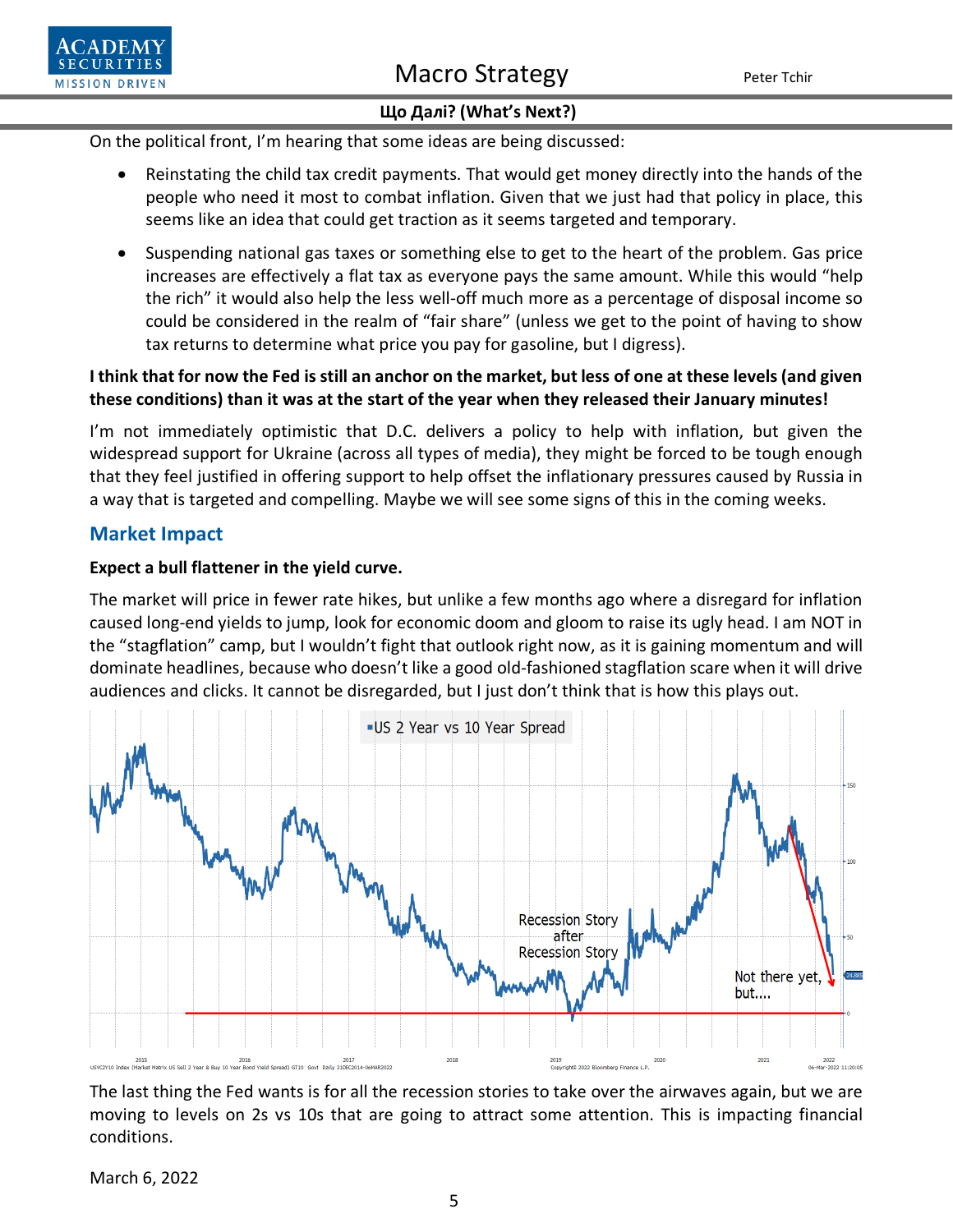

# Macro Strategy Peter Tchir

#### **Що Далі? (What's Next?)**

**On equities, away from a few sectors, expect more downside** as the harsh reality hits home that the war in Ukraine is going to be longer, more brutal, and more destructive. It will impact the European economy faster than the U.S., but the impacts will be felt here too (and rather quickly) especially with food prices soaring. If the world wasn't already dealing with supply chain issues and the negative impacts of regionalization/deglobalization, we'd be better prepared to deal with the shock of this war. But we are dealing with all of this at once, making our starting point more fragile and susceptible to problems from this war. So, yes, I remain negative on the overall equity market.

Which brings us to credit, which I'd like to think has more priced in than equities. The march to higher yields has been steady, with little respite since the start of the year.



What was once more of a "valuation" story has morphed into a growth (or lack thereof) story. Credit should be more insulated from that, at least in the IG space.

Credit (the corporate bond market) was immediately and directly impacted by the January minutes as it is the market most aligned with the Fed's purchase of Treasuries (QE forced asset managers out the curve, or down in credit quality and IG is next in line after Treasuries and agencies in terms of credit quality).

The only problem is that credit may face issuance, which worked out well in the middle of the week, but felt sluggish by the end of the week.

**Given my bearish outlook on equities and that I'm expecting yields to decline, the best I can muster for credit spreads is a "weak" neutral.**

#### **Bottom Line**

**We can all hope for the best, but preparing for the worst (or worse than we've already seen) is the prudent risk strategy right now.**